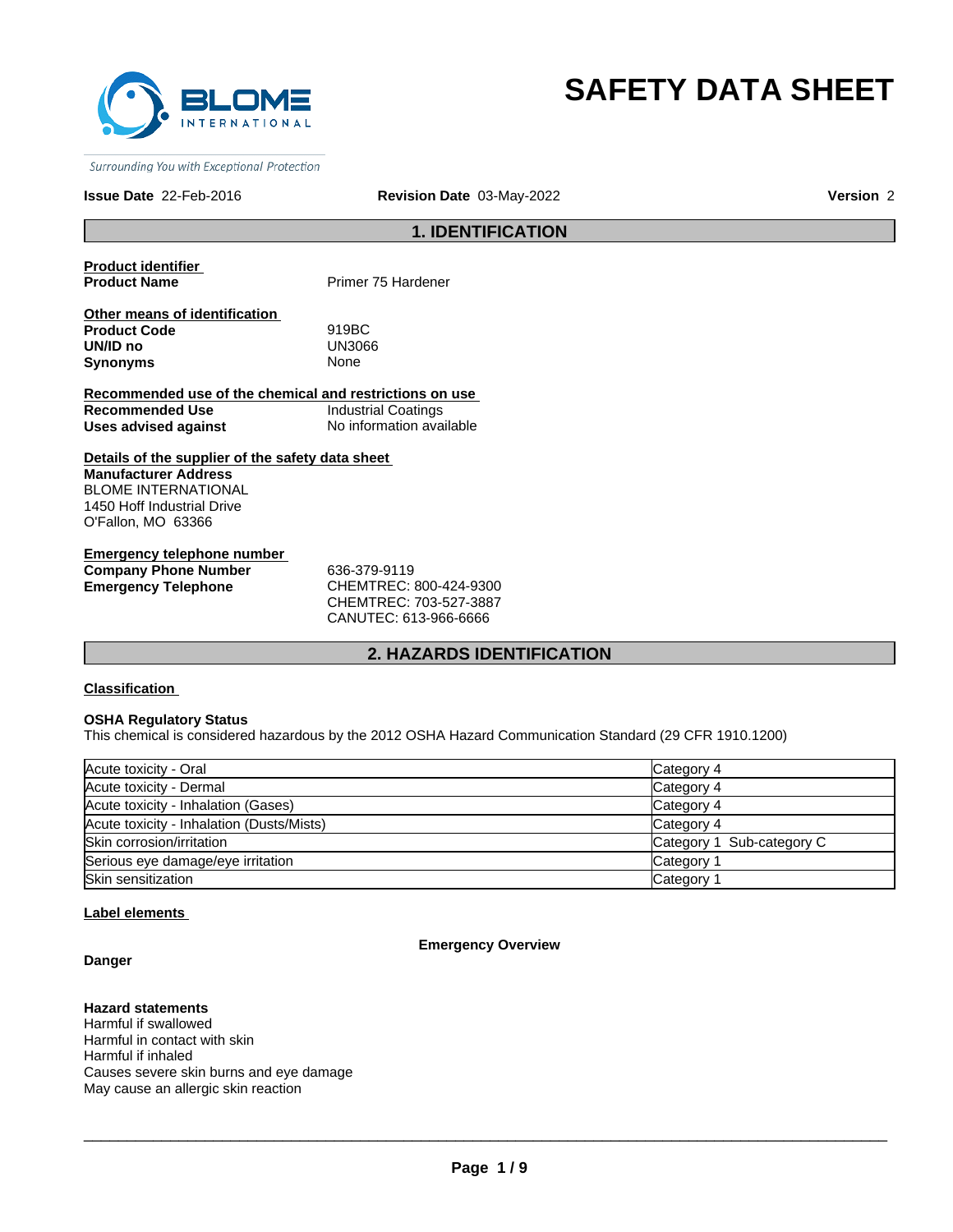

**Appearance** viscous **Physical state** liquid **Odor** Amine

 $\overline{\phantom{a}}$  ,  $\overline{\phantom{a}}$  ,  $\overline{\phantom{a}}$  ,  $\overline{\phantom{a}}$  ,  $\overline{\phantom{a}}$  ,  $\overline{\phantom{a}}$  ,  $\overline{\phantom{a}}$  ,  $\overline{\phantom{a}}$  ,  $\overline{\phantom{a}}$  ,  $\overline{\phantom{a}}$  ,  $\overline{\phantom{a}}$  ,  $\overline{\phantom{a}}$  ,  $\overline{\phantom{a}}$  ,  $\overline{\phantom{a}}$  ,  $\overline{\phantom{a}}$  ,  $\overline{\phantom{a}}$ 

## **Precautionary Statements - Prevention**

Wash face, hands and any exposed skin thoroughly after handling Do not eat, drink or smoke when using this product Wear protective gloves/protective clothing/eye protection/face protection Use only outdoors or in a well-ventilated area Do not breathe dust/fume/gas/mist/vapors/spray Contaminated work clothing should not be allowed out of the workplace

## **Precautionary Statements - Response**

IF IN EYES: Rinse cautiously with water for several minutes. Remove contact lenses, if present and easy to do. Continue rinsing Immediately call a POISON CENTER or doctor/physician Call a POISON CENTER or doctor/physician if you feel unwell Wash contaminated clothing before reuse IF ON SKIN (or hair): Remove/Take off immediately all contaminated clothing. Rinse skin with water/shower If skin irritation or rash occurs: Get medical advice/attention IF INHALED: Remove victim to fresh air and keep at rest in a position comfortable for breathing Call a POISON CENTER or doctor/physician if you feel unwell Immediately call a POISON CENTER or doctor/physician IF SWALLOWED: Call a POISON CENTER or doctor/physician if you feel unwell Rinse mouth Do NOT induce vomiting

## **Precautionary Statements - Storage**

Store locked up

#### **Precautionary Statements - Disposal**

Dispose of contents/container to an approved waste disposal plant

#### **Hazards not otherwise classified (HNOC)**

Not applicable

## **Other Information**

Harmful to aquatic life with long lasting effects.

#### **Unknown acute toxicity**

0% of the mixture consists of ingredient(s) of unknown toxicity

## **3. COMPOSITION/INFORMATION ON INGREDIENTS**

#### **Substance**

Not applicable

## **Mixture**

| <b>Chemical Name</b>                   | <b>CAS No</b> | Weight-%  |
|----------------------------------------|---------------|-----------|
| Benzyl alcohol *                       | 100-51-6      | $30 - 60$ |
| Isophorone diamine *                   | 2855-13-2     | $30 - 60$ |
| 2,4,6-Tri(dimethylaminomethyl)phenol * | $90 - 72 - 2$ | . .       |
| Triethvlenetetramine *                 | 112-24-3      | - 5       |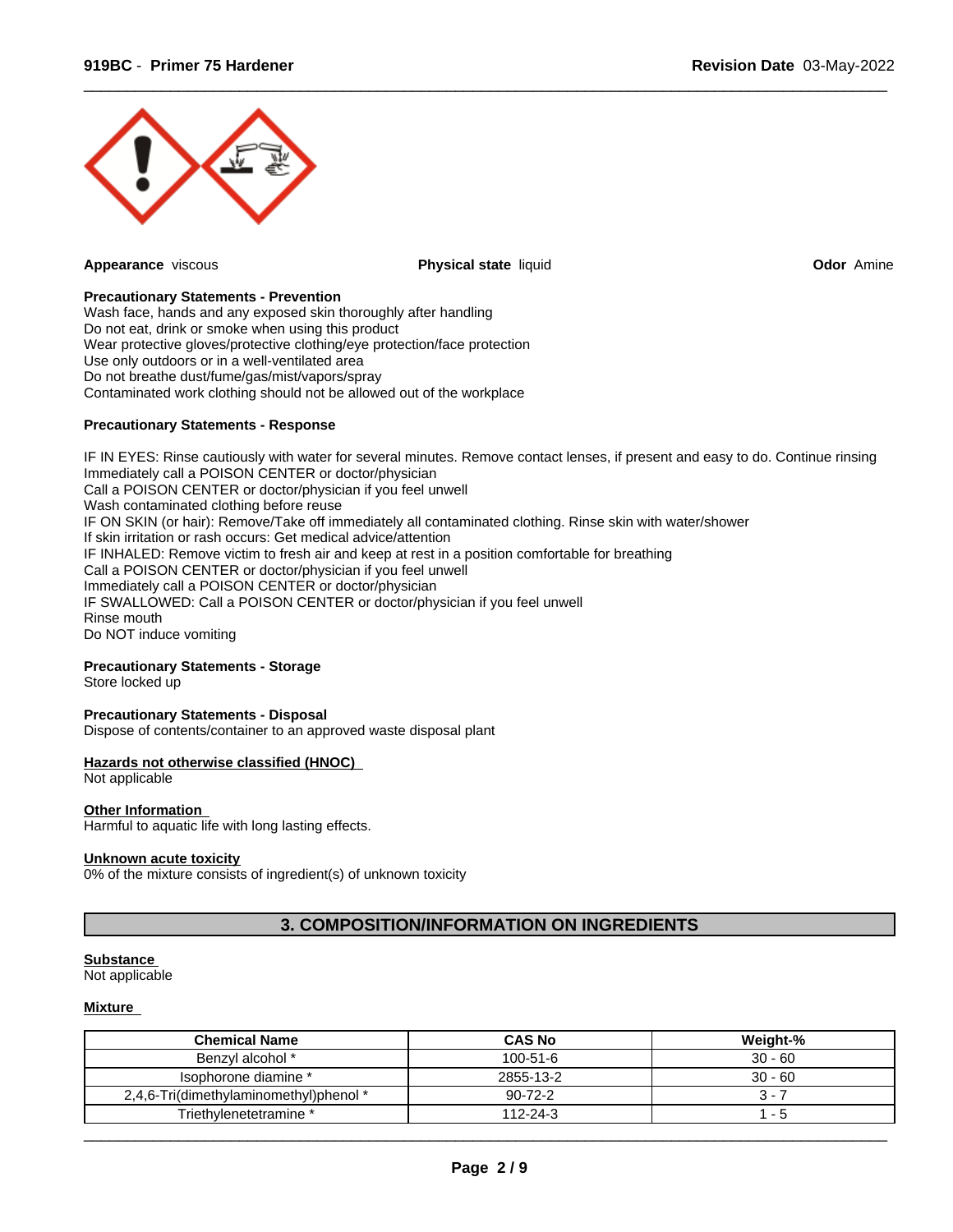\*The exact percentage (concentration) of composition has been withheld as a trade secret.

 $\overline{\phantom{a}}$  ,  $\overline{\phantom{a}}$  ,  $\overline{\phantom{a}}$  ,  $\overline{\phantom{a}}$  ,  $\overline{\phantom{a}}$  ,  $\overline{\phantom{a}}$  ,  $\overline{\phantom{a}}$  ,  $\overline{\phantom{a}}$  ,  $\overline{\phantom{a}}$  ,  $\overline{\phantom{a}}$  ,  $\overline{\phantom{a}}$  ,  $\overline{\phantom{a}}$  ,  $\overline{\phantom{a}}$  ,  $\overline{\phantom{a}}$  ,  $\overline{\phantom{a}}$  ,  $\overline{\phantom{a}}$ 

## **4. FIRST AID MEASURES**

#### **Description of first aid measures**

| <b>General advice</b>                                       | In case of accident or unwellness, seek medical advice immediately (show directions for<br>use or safety data sheet if possible). If symptoms persist, call a physician.                                                                                                                                                                   |
|-------------------------------------------------------------|--------------------------------------------------------------------------------------------------------------------------------------------------------------------------------------------------------------------------------------------------------------------------------------------------------------------------------------------|
| Eye contact                                                 | Rinse immediately with plenty of water, also under the eyelids, for at least 15 minutes.<br>Remove contact lenses, if present and easy to do. Continue rinsing. Call a physician<br>immediately.                                                                                                                                           |
| <b>Skin contact</b>                                         | Wash off immediately with soap and plenty of water while removing all contaminated<br>clothes and shoes. For minor skin contact, avoid spreading material on unaffected skin. If<br>skin irritation persists, call a physician.                                                                                                            |
| <b>Inhalation</b>                                           | Remove to fresh air. If breathing is irregular or stopped, administer artificial respiration.<br>Avoid direct contact with skin. Use barrier to give mouth-to-mouth resuscitation. If<br>symptoms persist, call a physician.                                                                                                               |
| Ingestion                                                   | Call a physician or poison control center immediately. Rinse mouth. Drink plenty of water.<br>Do not induce vomiting without medical advice.                                                                                                                                                                                               |
| Self-protection of the first aider                          | Ensure that medical personnel are aware of the material(s) involved and take precautions to<br>protect themselves. Do not use mouth-to-mouth method if victim ingested or inhaled the<br>substance; give artificial respiration with the aid of a pocket mask equipped with a one-way<br>valve or other proper respiratory medical device. |
| Most important symptoms and effects, both acute and delayed |                                                                                                                                                                                                                                                                                                                                            |
| <b>Symptoms</b>                                             | Causes skin and eye burns. May result in permanent damage including blindness. May<br>cause allergic skin reaction. Coughing and/ or wheezing.                                                                                                                                                                                             |
|                                                             | Indication of any immediate medical attention and special treatment needed                                                                                                                                                                                                                                                                 |
| Note to physicians                                          | Keep victim warm and quiet. Effects of exposure (inhalation, ingestion or skin contact) to<br>substance may be delayed. Treat symptomatically.                                                                                                                                                                                             |

# **5. FIRE-FIGHTING MEASURES**

#### **Suitable extinguishing media**

Use extinguishing measures that are appropriate to local circumstances and the surrounding environment. Dry chemical, CO2, alcohol-resistant foam or water spray. Move containers from fire area if you can do it without risk.

**Unsuitable extinguishing media** Do not use a solid water stream as it may scatter and spread fire.

# **Specific hazards arising from the chemical**

The product causes burns of eyes, skin and mucous membranes. Thermal decomposition can lead to release of irritating and toxic gases and vapors. Runoff may pollute waterways.

**Explosion data Sensitivity to Mechanical Impact** None. **Sensitivity to Static Discharge** None.

## **Protective equipment and precautions for firefighters**

As in any fire, wear self-contained breathing apparatus pressure-demand, MSHA/NIOSH (approved or equivalent) and full protective gear.

## **6. ACCIDENTAL RELEASE MEASURES**

**Personal precautions, protective equipment and emergency procedures**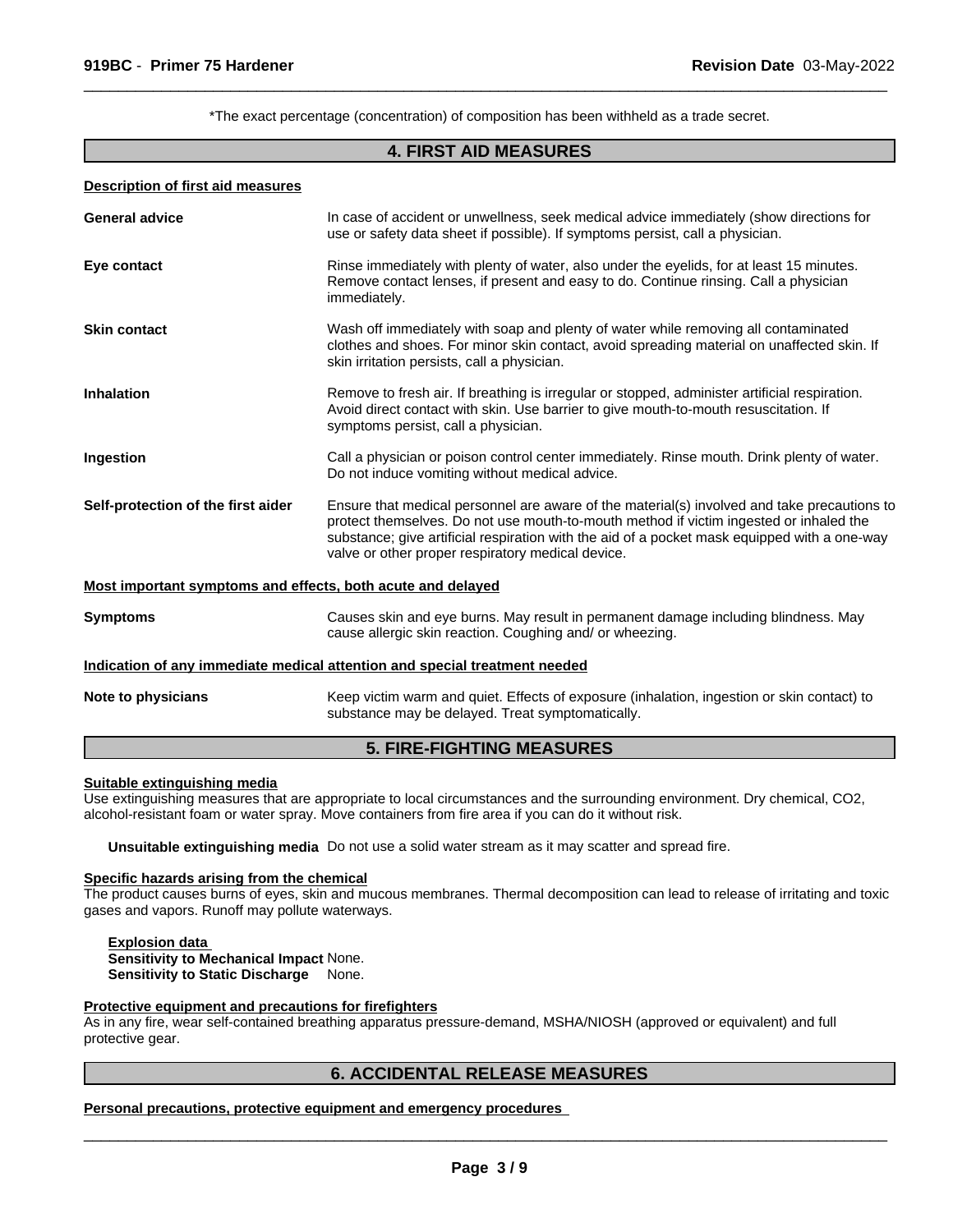| <b>Personal precautions</b>                                                                                                             | Remove all sources of ignition. Evacuate personnel to safe areas. Ensure adequate<br>ventilation, especially in confined areas. Use personal protective equipment as required.<br>Keep people away from and upwind of spill/leak.                                                                                                |  |
|-----------------------------------------------------------------------------------------------------------------------------------------|----------------------------------------------------------------------------------------------------------------------------------------------------------------------------------------------------------------------------------------------------------------------------------------------------------------------------------|--|
| <b>Environmental precautions</b>                                                                                                        |                                                                                                                                                                                                                                                                                                                                  |  |
| <b>Environmental precautions</b>                                                                                                        | Prevent entry into waterways, sewers, basements or confined areas.                                                                                                                                                                                                                                                               |  |
| Methods and material for containment and cleaning up                                                                                    |                                                                                                                                                                                                                                                                                                                                  |  |
| <b>Methods for containment</b><br>Absorb or cover with dry earth, sand or other non-combustible material and transfer to<br>containers. |                                                                                                                                                                                                                                                                                                                                  |  |
| Methods for cleaning up                                                                                                                 | Cover liquid spill with sand, earth or other non-combustible absorbent material. Use<br>personal protective equipment as required. Dam up. Take up mechanically, placing in<br>appropriate containers for disposal. Clean contaminated surface thoroughly.                                                                       |  |
|                                                                                                                                         | 7. HANDLING AND STORAGE                                                                                                                                                                                                                                                                                                          |  |
| <b>Precautions for safe handling</b>                                                                                                    |                                                                                                                                                                                                                                                                                                                                  |  |
| Advice on safe handling                                                                                                                 | Avoid contact with skin, eyes or clothing. Use personal protective equipment as required.<br>Wash contaminated clothing before reuse. Do not breathe dust/fume/gas/mist/vapors/spray.<br>Do not eat, drink or smoke when using this product.                                                                                     |  |
| Conditions for safe storage, including any incompatibilities                                                                            |                                                                                                                                                                                                                                                                                                                                  |  |
| <b>Storage Conditions</b>                                                                                                               | Keep container tightly closed in a dry and well-ventilated place. Keep out of the reach of<br>children.                                                                                                                                                                                                                          |  |
| Incompatible materials                                                                                                                  | Strong oxidizing agents. Strong acids. Strong bases.                                                                                                                                                                                                                                                                             |  |
|                                                                                                                                         | 8. EXPOSURE CONTROLS/PERSONAL PROTECTION                                                                                                                                                                                                                                                                                         |  |
| <b>Control parameters</b>                                                                                                               |                                                                                                                                                                                                                                                                                                                                  |  |
| <b>Exposure Guidelines</b>                                                                                                              | This product, as supplied, does not contain any hazardous materials with occupational                                                                                                                                                                                                                                            |  |
| <b>Appropriate engineering controls</b>                                                                                                 | exposure limits established by the region specific regulatory bodies.                                                                                                                                                                                                                                                            |  |
| <b>Engineering Controls</b>                                                                                                             | <b>Showers</b><br>Eyewash stations<br>Ventilation systems.                                                                                                                                                                                                                                                                       |  |
|                                                                                                                                         | Individual protection measures, such as personal protective equipment                                                                                                                                                                                                                                                            |  |
| <b>Eye/face protection</b>                                                                                                              | Tight sealing safety goggles.                                                                                                                                                                                                                                                                                                    |  |
| Skin and body protection                                                                                                                | Wear protective gloves and protective clothing.                                                                                                                                                                                                                                                                                  |  |
| <b>Respiratory protection</b>                                                                                                           | If exposure limits are exceeded or irritation is experienced, NIOSH/MSHA approved<br>respiratory protection should be worn. Positive-pressure supplied air respirators may be<br>required for high airborne contaminant concentrations. Respiratory protection must be<br>provided in accordance with current local regulations. |  |
| <b>General Hygiene Considerations</b>                                                                                                   | Handle in accordance with good industrial hygiene and safety practice.                                                                                                                                                                                                                                                           |  |
|                                                                                                                                         | 9. PHYSICAL AND CHEMICAL PROPERTIES                                                                                                                                                                                                                                                                                              |  |

**Information on basic physical and chemical properties**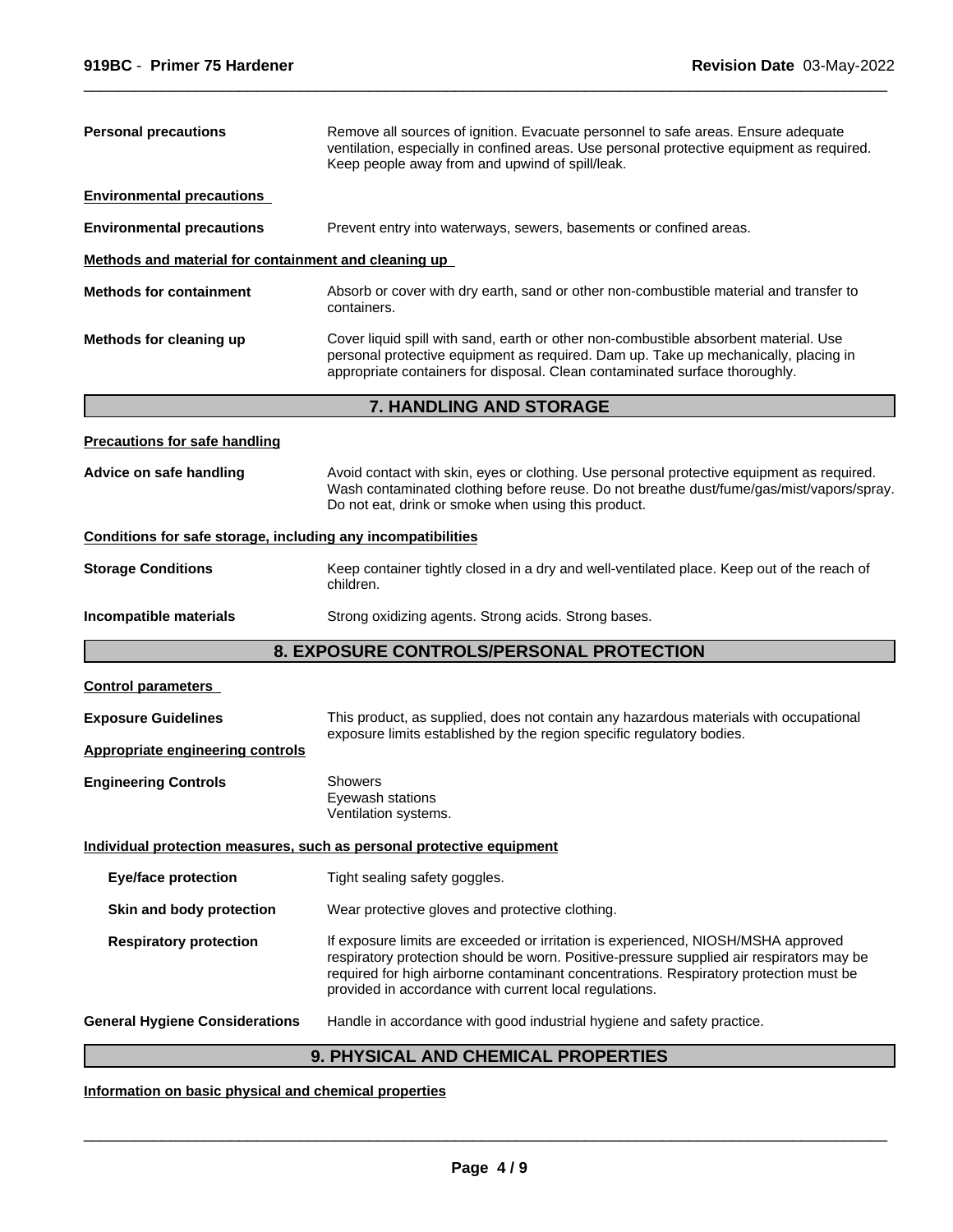| <b>Physical state</b>            | liquid                                    |                                  |                          |
|----------------------------------|-------------------------------------------|----------------------------------|--------------------------|
| Appearance                       | viscous                                   | Odor                             | Amine                    |
| <b>Color</b>                     | amber                                     | <b>Odor threshold</b>            | No information available |
|                                  |                                           |                                  |                          |
| <b>Property</b>                  | <b>Values</b><br>No information available | Remarks • Method                 |                          |
| рH                               | No information available                  |                                  |                          |
| Melting point / freezing point   |                                           |                                  |                          |
| Boiling point / boiling range    | > 120 °C / 248 °F<br>> 100 °C / 212 °F    |                                  |                          |
| <b>Flash point</b>               |                                           | Pensky-Martens Closed Cup (PMCC) |                          |
| <b>Evaporation rate</b>          | No information available                  |                                  |                          |
| Flammability (solid, gas)        | No information available                  |                                  |                          |
| <b>Flammability Limit in Air</b> |                                           |                                  |                          |
| <b>Upper flammability limit:</b> | No information available                  |                                  |                          |
| Lower flammability limit:        | No information available                  |                                  |                          |
| Vapor pressure                   | No information available                  |                                  |                          |
| Vapor density                    | No information available                  |                                  |                          |
| <b>Relative density</b>          | 0.96                                      |                                  |                          |
| <b>Water solubility</b>          | dispersible                               |                                  |                          |
| Solubility in other solvents     | No information available                  |                                  |                          |
| <b>Partition coefficient</b>     | No information available                  |                                  |                          |
| <b>Autoignition temperature</b>  | No information available                  |                                  |                          |
| <b>Decomposition temperature</b> | No information available                  |                                  |                          |
| <b>Kinematic viscosity</b>       | No information available                  |                                  |                          |
| <b>Dynamic viscosity</b>         | No information available                  |                                  |                          |
| <b>Explosive properties</b>      | Not an explosive                          |                                  |                          |
| <b>Oxidizing properties</b>      | Not applicable                            |                                  |                          |
| <b>Other Information</b>         |                                           |                                  |                          |
|                                  |                                           |                                  |                          |
| Softening point                  | No information available                  |                                  |                          |
| <b>Molecular weight</b>          | No information available                  |                                  |                          |
| <b>VOC Content (%)</b>           | $0$ g/L                                   |                                  |                          |
| <b>Density</b>                   | No information available                  |                                  |                          |
| <b>Bulk density</b>              | No information available                  |                                  |                          |

# **10. STABILITY AND REACTIVITY**

| <b>Reactivity</b> |  |
|-------------------|--|
| No data available |  |

**Chemical stability** Stable under recommended storage conditions. **Possibility of Hazardous Reactions** Hazardous polymerization does not occur. **Conditions to avoid** Elevated Temperature. Incompatible materials. **Incompatible materials** Strong oxidizing agents. Strong acids. Strong bases. **Hazardous Decomposition Products** Thermal decomposition can lead to release of irritating and toxic gases and vapors.

**11. TOXICOLOGICAL INFORMATION**

## **Information on likely routes of exposure**

## **Product Information**

| <b>Inhalation</b>   | May cause irritation.                                                                 |
|---------------------|---------------------------------------------------------------------------------------|
| Eye contact         | Corrosive to the eyes and may cause severe damage including blindness.                |
| <b>Skin contact</b> | May cause burns. Repeated or prolonged skin contact may cause allergic reactions with |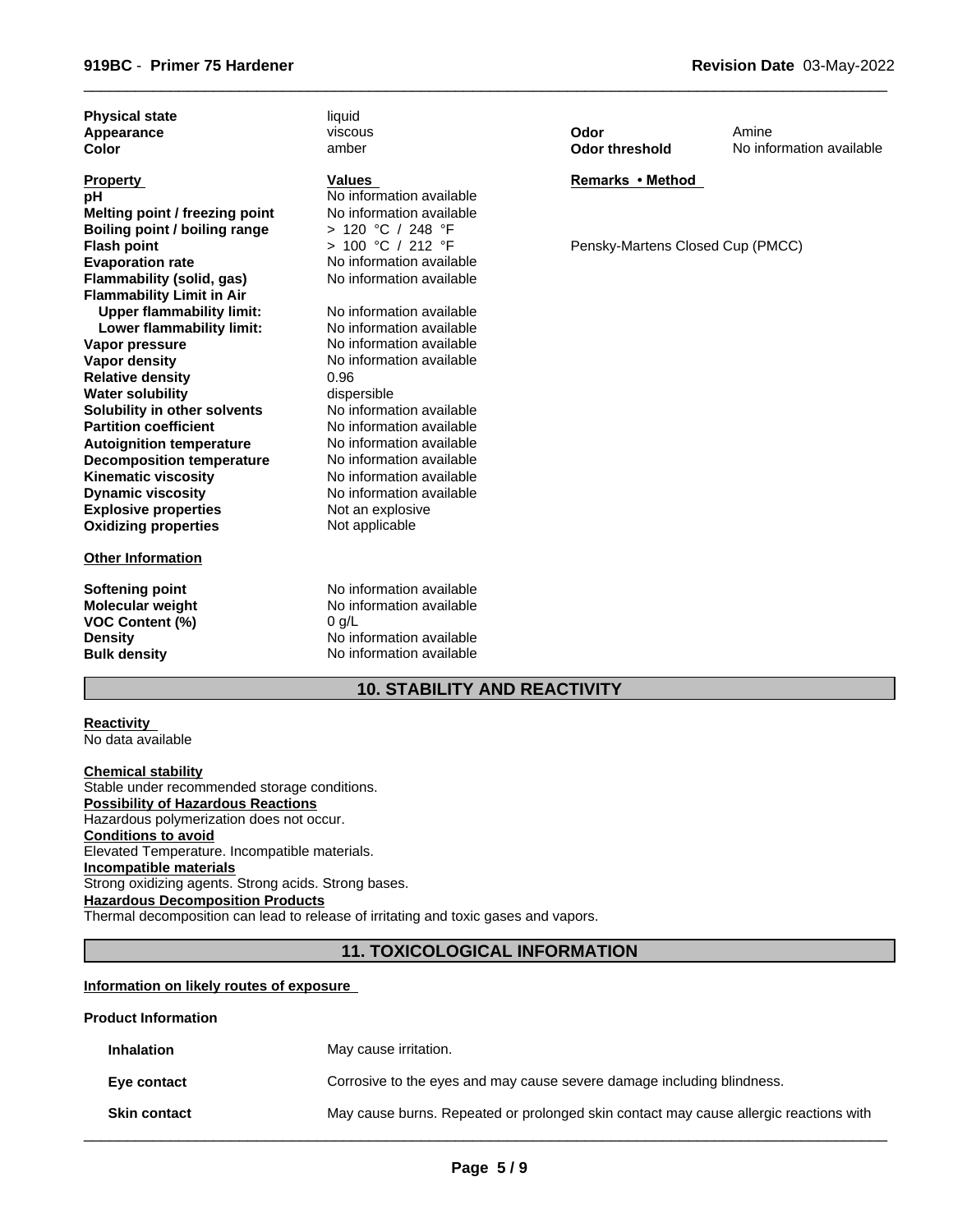#### susceptible persons.

**Ingestion** Can burn mouth, throat, and stomach.

| <b>Chemical Name</b>                                  | Oral LD50            | <b>Dermal LD50</b>     | <b>Inhalation LC50</b> |
|-------------------------------------------------------|----------------------|------------------------|------------------------|
| Benzyl alcohol<br>100-51-6                            | $= 1230$ mg/kg (Rat) | $= 2$ g/kg (Rabbit)    | $= 8.8$ mg/L (Rat) 4 h |
| Isophorone diamine<br>2855-13-2                       | $= 1030$ mg/kg (Rat) |                        |                        |
| 2,4,6-Tri(dimethylaminomethyl)phen<br>юI<br>  90-72-2 | $= 1200$ mg/kg (Rat) | $= 1280$ mg/kg (Rat)   |                        |
| Triethylenetetramine<br>  112-24-3                    | $= 2500$ mg/kg (Rat) | $= 550$ mg/kg (Rabbit) |                        |

## **Information on toxicological effects**

**Symptoms** May cause an allergic skin reaction. Causes skin burns. May cause redness and tearing of the eyes. May result in permanent damage including blindness. Coughing and/ or wheezing.

 $\overline{\phantom{a}}$  ,  $\overline{\phantom{a}}$  ,  $\overline{\phantom{a}}$  ,  $\overline{\phantom{a}}$  ,  $\overline{\phantom{a}}$  ,  $\overline{\phantom{a}}$  ,  $\overline{\phantom{a}}$  ,  $\overline{\phantom{a}}$  ,  $\overline{\phantom{a}}$  ,  $\overline{\phantom{a}}$  ,  $\overline{\phantom{a}}$  ,  $\overline{\phantom{a}}$  ,  $\overline{\phantom{a}}$  ,  $\overline{\phantom{a}}$  ,  $\overline{\phantom{a}}$  ,  $\overline{\phantom{a}}$ 

## **Delayed and immediate effects as well as chronic effects from short and long-term exposure**

| May cause sensitization in susceptible persons.                   |
|-------------------------------------------------------------------|
| Based on available data, the classification criteria are not met. |
| Based on available data, the classification criteria are not met. |
| Based on available data, the classification criteria are not met. |
| Target Organs. Respiratory system. Eyes. Skin.                    |
| Based on available data, the classification criteria are not met. |
| Eyes, Respiratory system, Skin.                                   |
| Based on available data, the classification criteria are not met. |
|                                                                   |

## **Numerical measures of toxicity - Product Information**

**The following values are calculated based on chapter 3.1 of the GHS document** .

| ATEmix (oral)                        | 1,154.00 mg/kg  |
|--------------------------------------|-----------------|
| <b>ATEmix (dermal)</b>               | 1,435.00 mg/kg  |
| ATEmix (inhalation-gas)              | $1,400.00$ mg/l |
| <b>ATEmix (inhalation-dust/mist)</b> | 3.00 ma/l       |

# **12. ECOLOGICAL INFORMATION**

## **Ecotoxicity**

Harmful to aquatic life with long lasting effects

| <b>Chemical Name</b>             | Algae/aquatic plants                                                                                                                                              | <b>Fish</b>                                                                                        | Crustacea                                                                                    |
|----------------------------------|-------------------------------------------------------------------------------------------------------------------------------------------------------------------|----------------------------------------------------------------------------------------------------|----------------------------------------------------------------------------------------------|
| Benzyl alcohol<br>$100 - 51 - 6$ | 35: 3 h Anabaena variabilis mg/L<br>EC50                                                                                                                          | 460: 96 h Pimephales promelas<br>mg/L LC50 static 10: 96 h Lepomis<br>macrochirus mg/L LC50 static | 23: 48 h water flea mg/L EC50                                                                |
| Isophorone diamine<br>2855-13-2  | 37: 72 h Desmodesmus subspicatus<br>mg/L EC50                                                                                                                     | 110: 96 h Leuciscus idus mg/L<br>LC50 semi-static                                                  | 14.6 - 21.5: 48 h Daphnia magna<br>mg/L EC50 semi-static 42: 24 h<br>Daphnia magna mg/L EC50 |
| Triethylenetetramine<br>112-24-3 | 2.5: 72 h Desmodesmus<br>subspicatus mg/L EC50 20: 72 h<br>Pseudokirchneriella subcapitata<br>mg/L EC50 3.7: 96 h<br>Pseudokirchneriella subcapitata<br>mg/L EC50 | 570: 96 h Poecilia reticulata mg/L<br>LC50 semi-static 495: 96 h<br>Pimephales promelas mg/L LC50  | 31.1: 48 h Daphnia magna mg/L<br>EC <sub>50</sub>                                            |

## **Persistence and degradability**

No information available.

## **Bioaccumulation**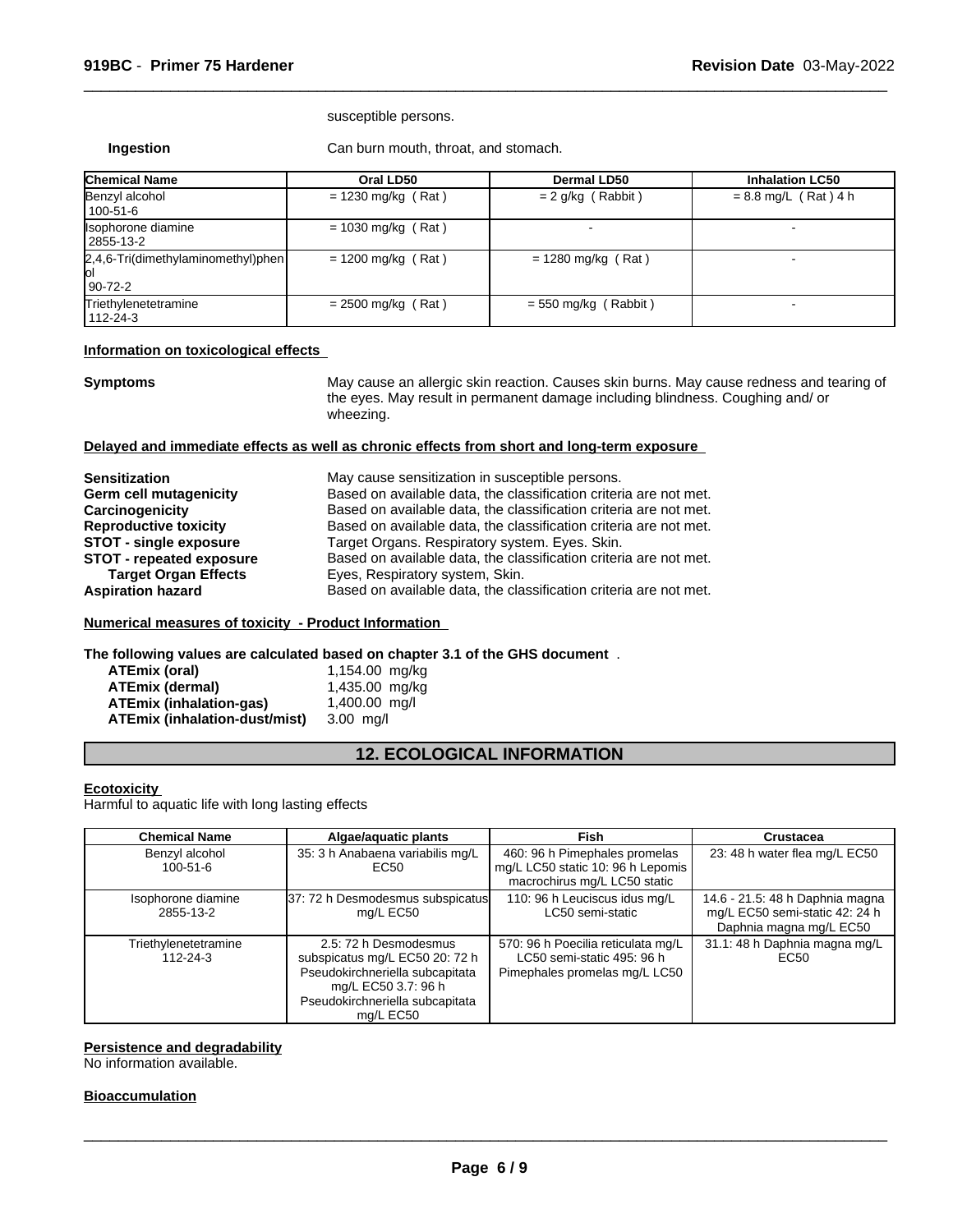| <b>Chemical Name</b>                   | <b>Partition coefficient</b> |
|----------------------------------------|------------------------------|
| Benzyl alcohol<br>100-51-6             | 1.1                          |
| Isophorone diamine<br>2855-13-2        | 0.79                         |
| Triethylenetetramine<br>$112 - 24 - 3$ | -1.4                         |

## **Other adverse effects**

No information available

# **13. DISPOSAL CONSIDERATIONS**

| Waste treatment methods<br>Disposal of wastes | Disposal should be in accordance with applicable regional, national and local laws and<br>regulations. |
|-----------------------------------------------|--------------------------------------------------------------------------------------------------------|
| <b>Contaminated packaging</b>                 | Do not reuse container.                                                                                |
| <b>US EPA Waste Number</b>                    | D002                                                                                                   |
|                                               |                                                                                                        |

# **14. TRANSPORT INFORMATION**

## **DOT**

| UN/ID no<br>Proper shipping name<br><b>Hazard Class</b><br><b>Packing Group</b><br><b>Special Provisions</b><br><b>Description</b><br><b>Emergency Response Guide</b><br><b>Number</b> | <b>UN3066</b><br>Paint<br>8<br>$\mathbf{III}$<br>B52, IB3, T4, TP1, TP29<br>UN3066, Paint, 8, III<br>153 |
|----------------------------------------------------------------------------------------------------------------------------------------------------------------------------------------|----------------------------------------------------------------------------------------------------------|
| TDG                                                                                                                                                                                    |                                                                                                          |
| UN/ID no<br>Proper shipping name                                                                                                                                                       | <b>UN3066</b><br>Paint                                                                                   |
| <b>Hazard Class</b>                                                                                                                                                                    | 8                                                                                                        |
| <b>Packing Group</b>                                                                                                                                                                   | Ш                                                                                                        |
| <b>Description</b>                                                                                                                                                                     | UN3066, Paint, 8, III                                                                                    |
| <b>IATA</b>                                                                                                                                                                            |                                                                                                          |
| UN/ID no                                                                                                                                                                               | UN3066                                                                                                   |
| Proper shipping name<br><b>Hazard Class</b>                                                                                                                                            | Paint<br>8                                                                                               |
| <b>Packing Group</b>                                                                                                                                                                   | Ш                                                                                                        |
| <b>ERG Code</b>                                                                                                                                                                        | 81                                                                                                       |
| <b>Special Provisions</b>                                                                                                                                                              | A3, A72, A803, A192                                                                                      |
| <b>Description</b>                                                                                                                                                                     | UN3066, Paint, 8, III                                                                                    |
| <b>IMDG</b>                                                                                                                                                                            |                                                                                                          |
| UN/ID no<br>Proper shipping name                                                                                                                                                       | UN3066<br>Paint                                                                                          |
| <b>Hazard Class</b>                                                                                                                                                                    | 8                                                                                                        |
| <b>Packing Group</b>                                                                                                                                                                   | Ш                                                                                                        |
| EmS-No                                                                                                                                                                                 | $F-A, S-B$                                                                                               |
| <b>Special Provisions</b><br><b>Description</b>                                                                                                                                        | 163, 223<br>UN3066, Paint, 8, III                                                                        |
|                                                                                                                                                                                        |                                                                                                          |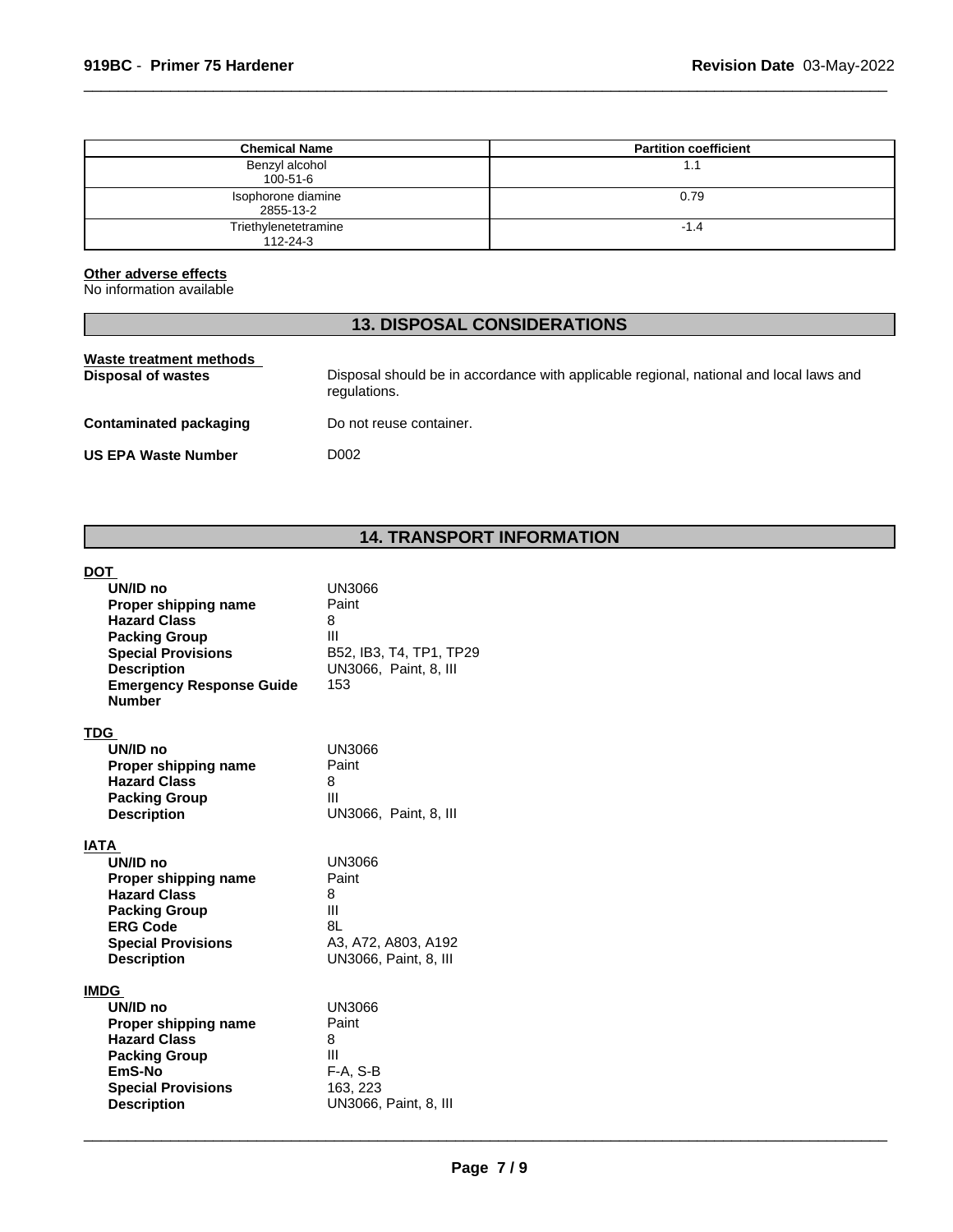# **15. REGULATORY INFORMATION**

 $\overline{\phantom{a}}$  ,  $\overline{\phantom{a}}$  ,  $\overline{\phantom{a}}$  ,  $\overline{\phantom{a}}$  ,  $\overline{\phantom{a}}$  ,  $\overline{\phantom{a}}$  ,  $\overline{\phantom{a}}$  ,  $\overline{\phantom{a}}$  ,  $\overline{\phantom{a}}$  ,  $\overline{\phantom{a}}$  ,  $\overline{\phantom{a}}$  ,  $\overline{\phantom{a}}$  ,  $\overline{\phantom{a}}$  ,  $\overline{\phantom{a}}$  ,  $\overline{\phantom{a}}$  ,  $\overline{\phantom{a}}$ 

| <b>International Inventories</b> |          |
|----------------------------------|----------|
| TSCA                             | Complies |
| <b>DSL/NDSL</b>                  | Complies |
| <b>EINECS/ELINCS</b>             | Complies |
| <b>IECSC</b>                     | Complies |
| KECL                             | Complies |
| <b>PICCS</b>                     | Complies |
| <b>AICS</b>                      | Complies |
|                                  |          |

#### **Legend:**

**TSCA** - United States Toxic Substances Control Act Section 8(b) Inventory **DSL/NDSL** - Canadian Domestic Substances List/Non-Domestic Substances List **EINECS/ELINCS** - European Inventory of Existing Chemical Substances/European List of Notified Chemical Substances **ENCS** - Japan Existing and New Chemical Substances **IECSC** - China Inventory of Existing Chemical Substances **KECL** - Korean Existing and Evaluated Chemical Substances **PICCS** - Philippines Inventory of Chemicals and Chemical Substances

**AICS** - Australian Inventory of Chemical Substances

## **US Federal Regulations**

## **SARA 313**

Section 313 of Title III of the Superfund Amendments and Reauthorization Act of 1986 (SARA). This product does not contain any chemicals which are subject to the reporting requirements of the Act and Title 40 of the Code of Federal Regulations, Part 372

#### **SARA 311/312 Hazard Categories**

| Acute health hazard               | Yes |
|-----------------------------------|-----|
| <b>Chronic Health Hazard</b>      | Yes |
| Fire hazard                       | N٥  |
| Sudden release of pressure hazard | N٥  |
| <b>Reactive Hazard</b>            | N٥  |
|                                   |     |

## **CWA (Clean Water Act)**

This product does not contain any substances regulated as pollutants pursuant to the Clean Water Act (40 CFR 122.21 and 40 CFR 122.42)

#### **CERCLA**

This material, as supplied, does not contain any substances regulated as hazardous substances under the Comprehensive Environmental Response Compensation and Liability Act (CERCLA) (40 CFR 302) or the Superfund Amendments and Reauthorization Act (SARA) (40 CFR 355). There may be specific reporting requirements at the local, regional, or state level pertaining to releases of this material

## **US State Regulations**

## **California Proposition 65**

This product does not contain any Proposition 65 chemicals

## **U.S. State Right-to-Know Regulations**

| <b>Chemical Name</b>             | <b>New Jersey</b> | <b>Massachusetts</b> | Pennsylvania |
|----------------------------------|-------------------|----------------------|--------------|
| Benzyl alcohol<br>$100 - 51 - 6$ |                   |                      |              |
| Isophorone diamine<br>2855-13-2  |                   |                      |              |
| Triethylenetetramine<br>112-24-3 |                   |                      |              |

#### **U.S. EPA Label Information**

**EPA Pesticide Registration Number** Not applicable

## **16. OTHER INFORMATION, INCLUDING DATE OF PREPARATION OF THE LAST REVISION**